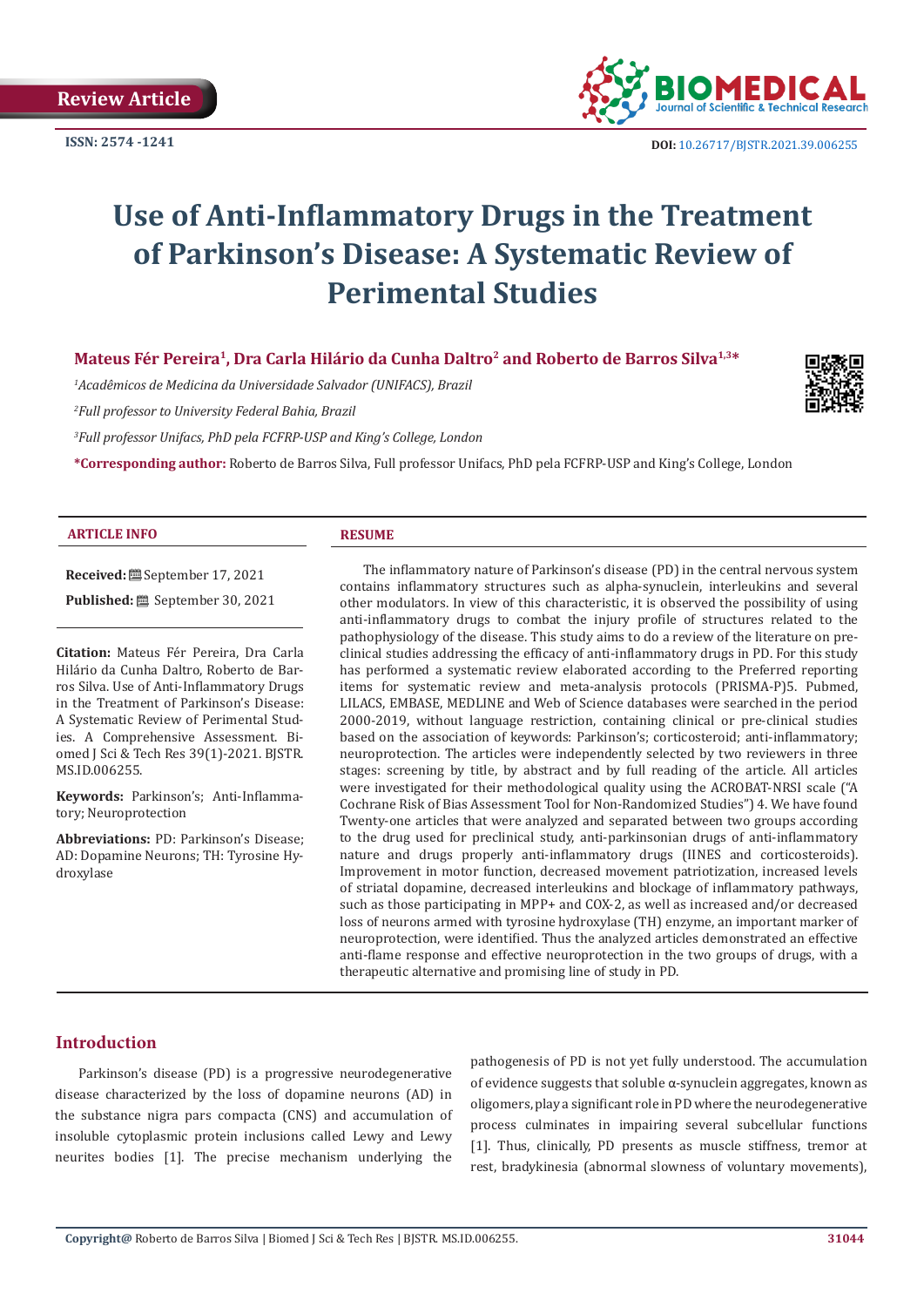postural instability; some patients also have symptoms related to psychiatric and cognitive disorders. In this context, intraneuronal accumulation and aggregation of alpha-synuclein can start from several sites such as the intestinal tract, where this altered protein (alpha-synuclein) can be transported through the enteric route to the CNS through the parasympathetic pathway [2]. In addition to this hypothesis, there is genetic influence in the functional roles of genes identified as monogenic forms of PD. Mutations in SNCA, LRRK2 and VPS35 genes have been highly penetrating and cause autosomal dominant forms of PD [1]. Thus, showing the existence of multifactorial processes to support the underlying cause of this aberrant protein accumulation. Therefore, what most of these studies show is that when alpha-synuclein is lodged in the CNS itself, it is directly linked to damage triggered by the activation of microglia, which, by releasing inflammatory factors, causes an oxidative burst affecting neuronal cells leading to death [3].

Thus, since there is a pattern of inflammatory characteristics after the beginning of the accumulation of these proteins, this tangle of interleukins, TNF-α, TNF-γ, CCL2, ROS and NO may increase such accumulation and aggregation already in force, thus determining an even more cumulative and oxidative neurodegenerative picture, exponentially affecting the patient's condition, becoming a real "Parkinson's snowball". Thus, this hypothesis suggests a clinical applicability of treatment with anti-parkinsonian drugs of antiinflammatory nature and drugs properly anti-inflammatory drugs (IANES and corticosteroids), where the anti-inflammatory action may provide a therapeutic resource for patients with the purpose of promoting a decrease in levels of dopaminergic cell lesions and lowering of alpha-synuclein accumulation. This study, therefore, aims to correlate the use of these two types of drugs with antiinflammatory attributes to the treatment of PD, observing whether there is an anti-inflammatory or neuroprotective response (via dopaminergic markers) and which group of drugs is better than the other.

# **Methodology**

This study consisted of a systematic review prepared according to the Preferred reporting items for systematic review and metaanalysis protocols (PRISMA-P). The eligibility criteria defined for the inclusion of an article in this review were human and animal studies, contain relevant information regarding the neuroprotective action of the drug in PD, applicability of anti-inflammatory drugs, csf analysis, use of in-silico computational method and clinical results and be indexed in the electronic databases MEDLINE/ Pubmed, LILACS, EMBASE, Scopus and Web of Science. Using the PECOS strategy, the descriptors used in the searches were chosen based on the technical-scientific terms MeSH (Medical Subjective Heading) and DeCS (Descriptors in Health Sciences), combined by the Boolean operator "AND" or "OR" (Table 1). MEDLINE/

PubMed research strategy: "Idiopathic Parkinson's Disease" OR "Lewy Body Parkinson's Disease" OR "Parkinson's Disease, Idiopathic" OR "Parkinson Disease, Idiopathic " OR "Parkinson's Disease, Lewy Body" OR "Parkinson's Disease" OR "Idiopathic Parkinson Disease" OR "Lewy Body Parkinson Disease" OR "Primary Parkinsonism" OR "Parkinsonism, Primary" OR "Paralysis Agitans" AND "Neuroinflammation" OR "Inflammations" OR "Innate Inflammatory Response" OR "Inflammatory Response, Innate" OR "Innate Inflammatory Responses" AND "Anti Inflammatory Agents" OR "Agents, Anti-inflammatory" OR "Anti-inflammatories" OR "Anti-inflammatory Agents" OR "Agents, Anti-Inflammatory" OR "Agents, Anti Inflammatory" OR "Anti-Inflammatories" OR "Anti Inflammatories" OR "Anti-inflammatory Agents, Non-Steroidal" OR "NSAIDs" OR "Non-Steroidal Anti-Inflammatory Agents" OR "Non-Steroidal Anti Inflammatory Agents" OR "Nonsteroidal Anti-Inflammatory Agents" OR "Nonsteroidal Anti Inflammatory Agents" OR "Anti Inflammatory Agents, Nonsteroidal" OR "Antiinflammatory Agents, Nonsteroidal" OR "Nonsteroidal Antiinflammatory Agents" OR "Corticosteroids" OR "Corticoids" OR "Inhibitors, Cyclo-Oxygenase" OR "Inhibitors, Cyclo Oxygenase" OR "Inhibitors, Cyclooxygenase" OR "Prostaglandin Synthesis Antagonists" OR "Antagonists, Prostaglandin Synthesis" OR "Inhibitors, Prostaglandin-Endoperoxide Synthase" OR "Inhibitors, Prostaglandin Endoperoxide Synthase" OR "Prostaglandin Endoperoxide Synthase Inhibitors" OR "Prostaglandin Synthase Inhibitors" OR "Cyclo-Oxygenase Inhibitors" OR "Cyclo Oxygenase Inhibitors" OR "Inhibitors, Prostaglandin Synthase" OR "Inhibitors, Cyclooxygenase 2" OR "Cyclooxygenase-2 Inhibitors" OR "Inhibitors, Cyclooxygenase-2" OR "Coxibs" OR "COX-2 Inhibitors" OR "COX 2 Inhibitors" OR "Inhibitors, COX-2" OR "COX2 Inhibitors" OR "Inhibitors, COX2".

**Table 1:** PECOS Strategy.

| <b>Population</b> | Patients with suspected or confirmed PD                    |  |  |
|-------------------|------------------------------------------------------------|--|--|
| Exposure          | Use of anti-inflammatory drugs                             |  |  |
| Comparator        | Absence of PD                                              |  |  |
| Outcomes          | Decreased neuroinflammation                                |  |  |
| Type of study     | Cohort, control cases, experimental or in-silico<br>model. |  |  |

EMBASE research strategy: ('parkinson disease'/exp/mj OR 'parkinson disease'/mj OR 'parkinson`s disease'/mj OR 'parkinsons disease'/mj OR 'paralysis agitans'/mj OR 'parkinson disease, symptomatic'/mj) AND ('anti-inflammatory agent'/exp/mj OR 'antiinflammatory agent'/mj OR 'anti-inflammatory agents'/mj OR 'antiinflammatory agents, steroidal'/mj OR 'anti-inflammatory agents, topical'/mj OR 'anti-inflammatory drug'/mj OR 'anti-inflammatory agent'/mj OR 'anti-inflammatory agents'/mj OR 'anti-inflammatory agents, steroidal'/mj OR 'anti-inflammatory agents, topical'/mj OR 'antiflogistic agent'/mj OR 'antiinflammation agent'/mj OR 'anti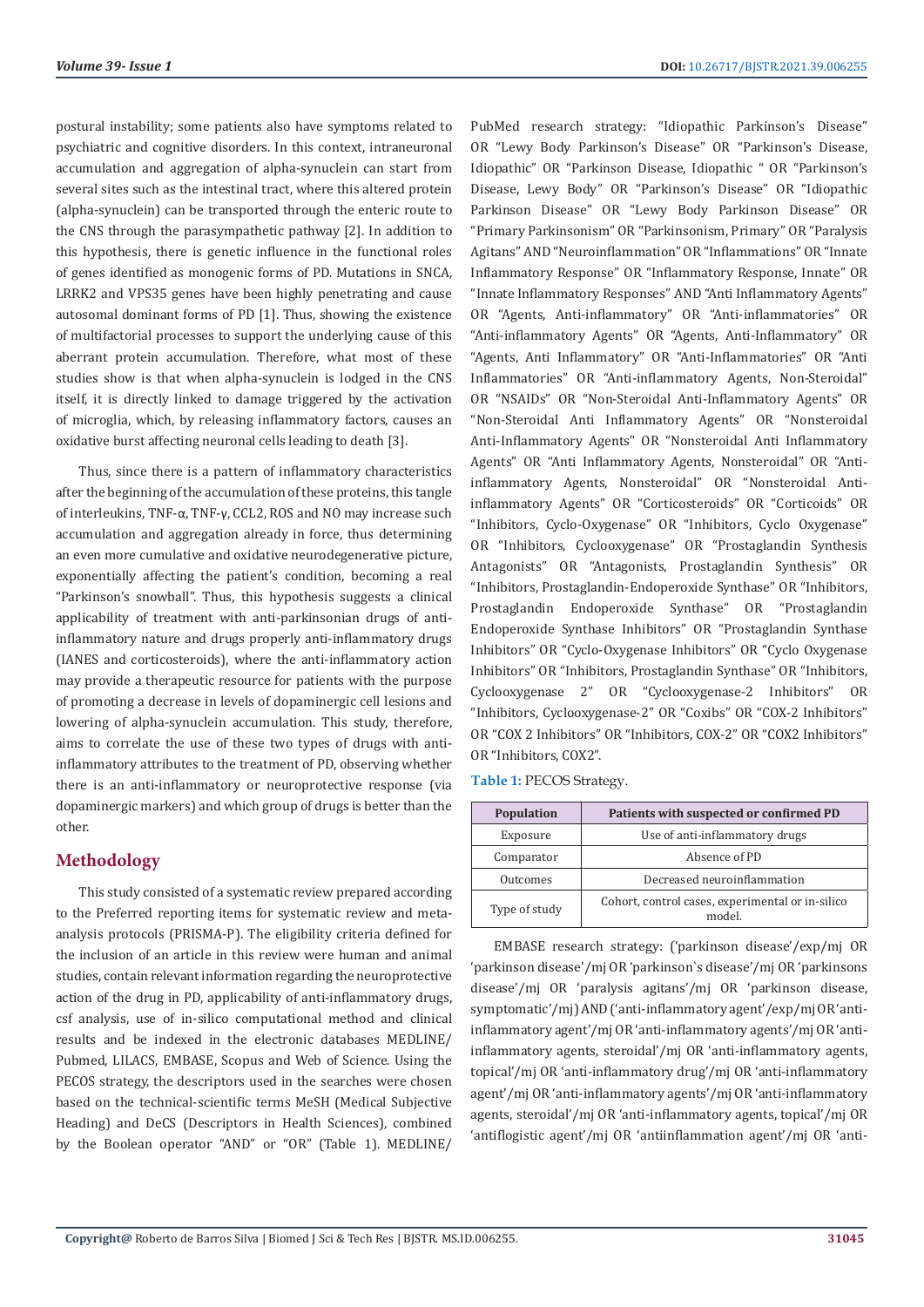inflammatory agent'/mj OR 'anti-inflammatory drug'/mj OR 'antiinflammatory steroid'/mj OR 'anti-inflammatory activity'/exp/mj OR 'anti-inflammatory action'/mj OR 'anti-inflammatory activity'/ mj OR 'anti-inflammatory effect'/mj OR 'anti-inflammatory action'/ mj OR 'anti-inflammatory activity'/mj OR 'anti-inflammatory effect'/mj OR 'antiphlogistic action'/mj OR 'antiphlogistic activity'/ mj OR 'antiphlogistic effect'/mj OR 'nonsteroid anti-inflammatory agent'/exp/mj OR 'nsaid'/mj OR 'anti-inflammatory agents, nonsteroidal'/mj OR 'anti-inflammatory agents, non-steroidal'/mj OR 'anti-inflammatory agent, nonsteroid'/mj OR 'non steroid antiinflammatory agent'/mj OR 'non steroid anti-inflammatory drug'/ mj OR 'non-steroidal anti-inflammatory agent'/mj OR 'non-steroidal anti-inflammatory drug'/mj OR 'non-steroidal anti-inflammatory agent'/mj OR 'non-steroidal anti-inflammatory drug'/mj OR 'nonsteroid anti-inflammatory agent'/mj OR 'nonsteroid antiinflammatory drug'/mj OR 'nonsteroid antirheumatic agent'/mj OR 'nonsteroidal anti-inflammatory drug'/mj OR 'nonsteroidal anti-inflammatory drugs'/mj OR 'nonsteroidal anti-inflammatory drugs'/mj OR 'nonsteroidal anti-inflammatory agent'/mj OR 'nonsteroidal anti-inflammatory drug'/mj OR 'prostaglandin synthase inhibitor'/exp/mj OR 'cyclooxygenase inhibitor'/mj OR 'cyclooxygenase inhibitors'/mj OR 'prostaglandin synthase inhibitor'/mj OR 'prostaglandin synthetase inhibitor'/mj OR 'cyclooxygenase 2 inhibitor'/exp/mj OR 'cox 2 inhibitor'/mj OR 'cox 2 specific inhibitor'/mj OR 'cox 2 specific inhibitors'/mj OR 'cox-2 inhibitor'/mj OR 'cox-2 specific inhibitor'/mj OR 'cox-2 specific inhibitors'/mj OR 'cox2 inhibitor'/mj OR 'cox2 specific inhibitor'/ mj OR 'coxib'/mj OR 'coxibs'/mj OR 'cyclooxygenase 2 inhibitor'/ mj OR 'cyclooxygenase 2 inhibitors'/mj) AND ('modulation'/exp/ mj OR 'modulation'/mj OR 'protection'/exp/mj OR 'protection'/ mj OR 'protective factors'/mj OR 'treatment outcome'/exp/mj OR 'medical futility'/mj OR 'outcome and process assessment (health care)'/mj OR 'outcome and process assessment, health care'/ mj OR 'outcome management'/mj OR 'patient outcome'/mj OR 'therapeutic outcome'/mj OR 'therapy outcome'/mj OR 'treatment outcome'/mj OR 'disease management'/exp/mj)

LILACS Research Strategy: "Idiopathic Parkinson's Disease" OR "Lewy Body Parkinson's Disease" OR "Parkinson's Disease, Idiopathic" OR "Parkinson Disease, Idiopathic " OR "Parkinson's Disease, Lewy Body" OR "Parkinson's Disease" OR "Idiopathic Parkinson Disease" OR "Lewy Body Parkinson Disease" OR "Primary Parkinsonism" OR "Parkinsonism, Primary" OR "Paralysis Agitans" AND "Neuroinflammation" OR "Inflammations" OR "Innate Inflammatory Response" OR "Inflammatory Response, Innate" OR "Innate Inflammatory Responses" AND "Anti Inflammatory Agents" OR "Agents, Anti-inflammatory" OR "Anti-inflammatories" OR "Anti-inflammatory Agents" OR "Agents, Anti-Inflammatory" OR "Agents, Anti Inflammatory" OR "Anti-Inflammatories" OR "Anti

Inflammatories" OR "Anti-inflammatory Agents, Non-Steroidal" OR "NSAIDs" OR "Non-Steroidal Anti-Inflammatory Agents" OR "Non-Steroidal Anti Inflammatory Agents" OR "Nonsteroidal Anti-Inflammatory Agents" OR "Nonsteroidal Anti Inflammatory Agents" OR "Anti Inflammatory Agents, Nonsteroidal" OR "Antiinflammatory Agents, Nonsteroidal" OR "Nonsteroidal Antiinflammatory Agents" OR "Corticosteroids" OR "Corticoids" OR "Inhibitors, Cyclo-Oxygenase" OR "Inhibitors, Cyclo Oxygenase" OR "Inhibitors, Cyclooxygenase" OR "Prostaglandin Synthesis Antagonists" OR "Antagonists, Prostaglandin Synthesis" OR "Inhibitors, Prostaglandin-Endoperoxide Synthase" OR "Inhibitors, Prostaglandin Endoperoxide Synthase" OR "Prostaglandin Endoperoxide Synthase Inhibitors" OR "Prostaglandin Synthase Inhibitors" OR "Cyclo-Oxygenase Inhibitors" OR "Cyclo Oxygenase Inhibitors" OR "Inhibitors, Prostaglandin Synthase" OR "Inhibitors, Cyclooxygenase 2" OR "Cyclooxygenase-2 Inhibitors" OR "Inhibitors, Cyclooxygenase-2" OR "Coxibs" OR "COX-2 Inhibitors" OR "COX 2 Inhibitors" OR "Inhibitors, COX-2" OR "COX2 Inhibitors" OR "Inhibitors, COX2" .

#### **Web of Science Search Strategy**

TÓPICO (Parkinson disease\*) AND TÓPICO (inflammation\*) AND TÓPICO (anti-inflammatory\*).

#### **Scopus Search Strategy**

(TITLE-ABS-KEY (Parkinson AND disease) AND TITLE-ABS-KEY ( inflammation ) AND TITLE ( anti-inflammatory ) ) .

The selection of articles was performed by two researchers blindly and independently through reading the titles, reading the abstracts and, finally, full reading of the articles. Any disagreement in the selection was resolved in consensus meetings. Articles that fully met the eligibility criteria were included in this study. The selection process is described in Flowchart 1 adapted from PRISMA (Figure 1). In order to analyze the methodological quality of the included studies, each article was evaluated by a researcher based on the items of the ACROBAT-NRSI (A Cochrane Risk of Bias Assessment Tool for Non-Randomized Studies) [4]. Acrobat-NRSI scores were used to exclude articles that did not present hardhitting information to the research, besides serving as a basis for discussing the methodological quality of the articles and the possible viruses in the generalization of their results (Figures 2 & 3). From each article included, data related to the objectives of this review were extracted, such as author, title, type of study, population, PD induction drug, drugs used applied, positive results. These data were computed and compared using the t-Student test for independent samples, with the purpose of comparing the percentage s percentages of the and effects on PD between NCAs and other anti-inflammatory drugs (Table 2).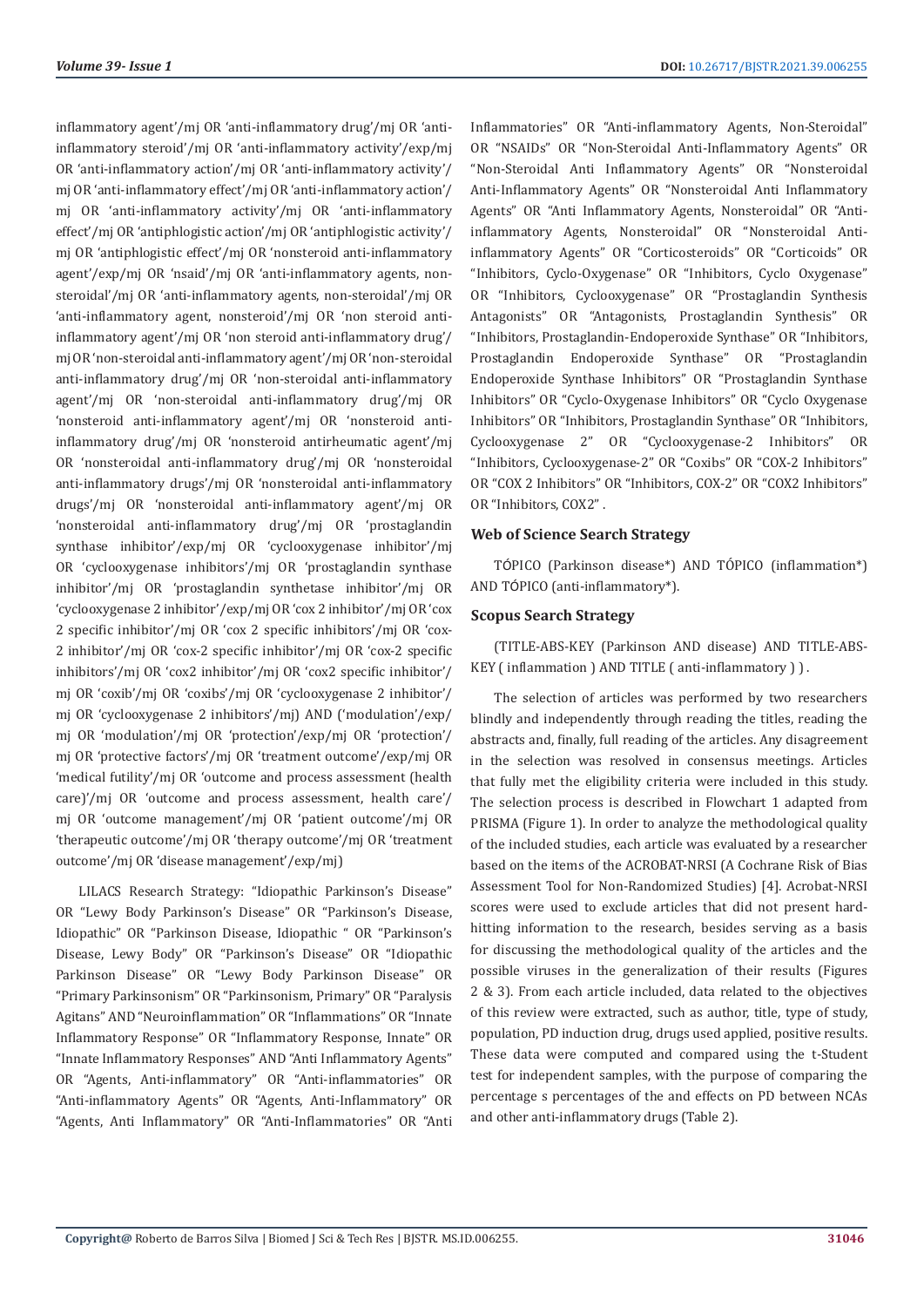

### **Figure 1:** Adapted from PRISMA.

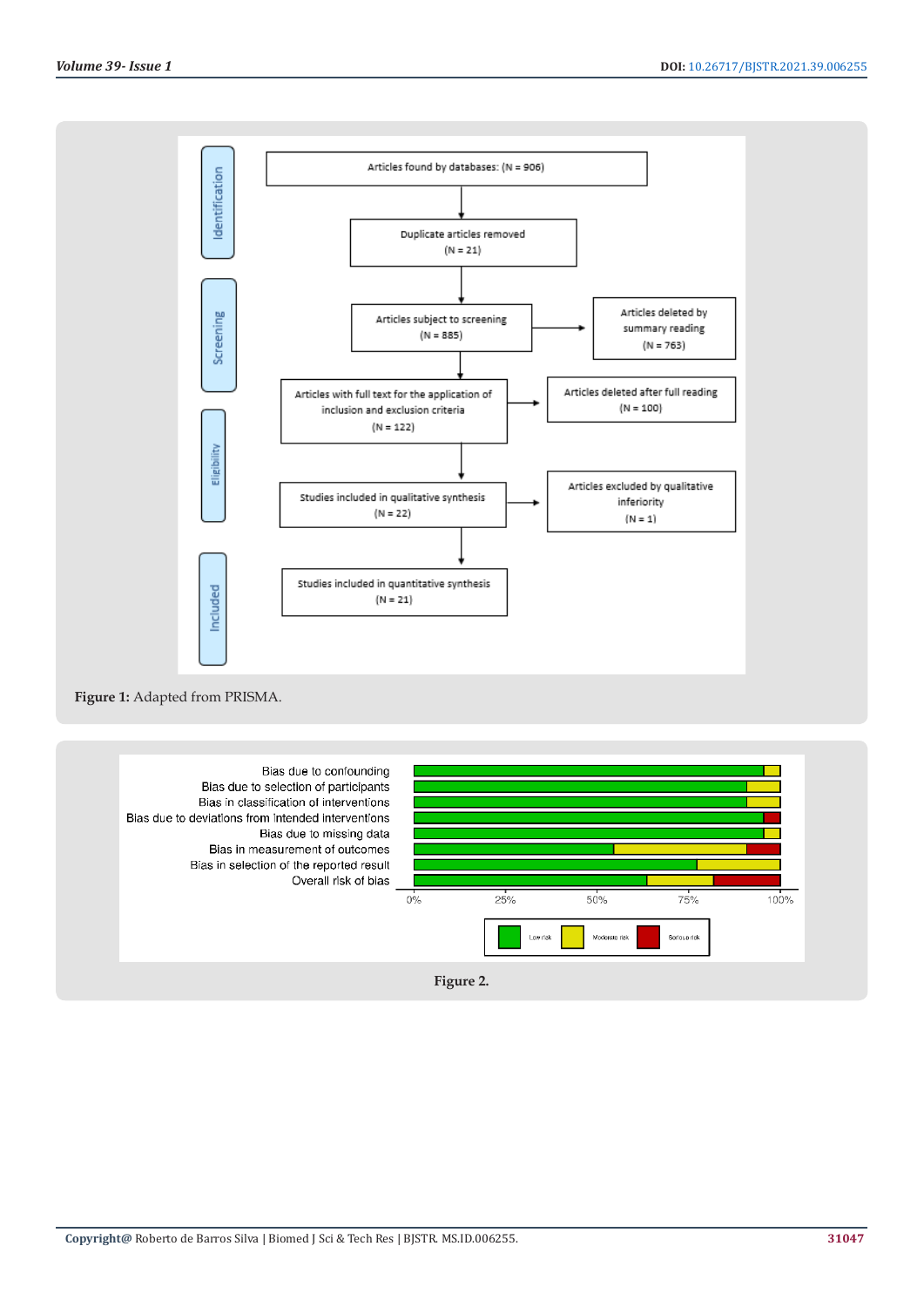|                                                                                                                                                                                                                                                                            | Risk of blas domains          |                   |                   |                   |                   |                                         |                   |                 |                            |
|----------------------------------------------------------------------------------------------------------------------------------------------------------------------------------------------------------------------------------------------------------------------------|-------------------------------|-------------------|-------------------|-------------------|-------------------|-----------------------------------------|-------------------|-----------------|----------------------------|
|                                                                                                                                                                                                                                                                            |                               | D <sub>1</sub>    | D <sub>2</sub>    | D <sub>3</sub>    | D <sub>4</sub>    | D <sub>5</sub>                          | D <sub>6</sub>    | D7              | Overall                    |
|                                                                                                                                                                                                                                                                            | Ameen A, 2017                 | $+$               | $\ddot{}$         | $\left( +\right)$ | $\pm$             | $\pm$                                   | е.                | ÷               | ♦                          |
|                                                                                                                                                                                                                                                                            | Lee S, 2020                   | $\left( +\right)$ | $+$               | $^{(+)}$          | $^{(+)}$          | $\left( +\right)$                       | $\left( +\right)$ | $+$             | $^{(+)}$                   |
|                                                                                                                                                                                                                                                                            | <b>Thakur B, 2013</b>         | Ŧ                 | ÷                 | 8                 | $^{(+)}$          | $^{+}$                                  | $\left( -\right)$ | $\blacklozenge$ | $\mathbf{X}$               |
|                                                                                                                                                                                                                                                                            | Mei M, 2019                   | $^{(+)}$          | $^{+}$            | $\left( +\right)$ | $^{(+)}$          | $^{(+)}$                                | Θ.                | $\pm$           | $^{(\bm{+})}$              |
|                                                                                                                                                                                                                                                                            | Ojha S, 2016                  | $^{(+)}$          | Ŧ                 | $^{(+)}$          | $\left( +\right)$ | $^{(+)}$                                | $^{(+)}$          | $\pm$           | $\ddot{\bullet}$           |
|                                                                                                                                                                                                                                                                            | Costa TCS, 2020               | $^{(+)}$          | $^{+}$            | $\pm$             | $^{(+)}$          | $\left( +\right)$                       | (H)               | ÷               | $\mathbf{X}$               |
|                                                                                                                                                                                                                                                                            | L'Episcopo F, 2010            | $^{(+)}$          | Ŧ                 | $\pm$             | $^{(+)}$          | $^{+}$                                  | $^{(+)}$          | $\pm$           | $^{(\pm)}$                 |
|                                                                                                                                                                                                                                                                            | Kurkowska-Jastrzebska I, 2004 | $^{(+)}$          | $\left( +\right)$ | $\pm$             | $^{(+)}$          | $^{(+)}$                                | $^{+}$            | $\pm$           | $^{(\bm{+})}$              |
| Study                                                                                                                                                                                                                                                                      | Teema A, 2016                 | $+$               | $+$               | $\pm$             | $\pm$             | $\left( +\right)$                       | ÷                 | ÷               | $^{(\bm{+})}$              |
|                                                                                                                                                                                                                                                                            | Teismann P, 2001              | $^+$              | $+$               | ÷.                | $^{+}$            | ÷                                       | $\equiv$          | $\pm$           | $\biguplus$                |
|                                                                                                                                                                                                                                                                            | Gören B, 2009                 | $^{+}$            | $+$               | Ð                 | $^{(+)}$          | Ð                                       | x                 | ÷               | $\left( \mathbf{X}\right)$ |
|                                                                                                                                                                                                                                                                            | Mansour RM, 2018              | $^{+}$            | $+$               | 8                 | $^{(+)}$          | Ŧ                                       | $^{(+)}$          | $\pm$           | $\left( +\right)$          |
|                                                                                                                                                                                                                                                                            | Lee KM, 2016                  | $^{+}$            | $+$               | $\left( +\right)$ | $^{(+)}$          | ۰                                       | $^{(+)}$          | ÷               | $^{(\bm{+})}$              |
|                                                                                                                                                                                                                                                                            | Zhu Y, 2019                   | $\pm$             | $^{+}$            | $^{(+)}$          | $^{(+)}$          | $^{+}$                                  | $^{(+)}$          | $+$             | $^{(+)}$                   |
|                                                                                                                                                                                                                                                                            | Wahner AD, 2007               | 9                 | $\left( -\right)$ | $^{(+)}$          | X)                | $^{+}$                                  | X)                | $+$             | $\left( \mathbf{X}\right)$ |
|                                                                                                                                                                                                                                                                            | Gan P, 2020                   | $^+$              | $+$               | $^{(+)}$          | $\left( +\right)$ | Е.                                      | Ð                 | ÷               | $\bigoplus$                |
|                                                                                                                                                                                                                                                                            | Swiatkiewicz M, 2013          | $^{+}$            | $\pm$             | 土                 | $^{+}$            | $\pm$                                   | $\overline{a}$    | $\pm$           | ÷                          |
|                                                                                                                                                                                                                                                                            | Mandal S, 2016                | $^+$              | ÷                 | ÷                 | $^{+}$            | Ŧ                                       | $\blacksquare$    | ÷               | ÷                          |
|                                                                                                                                                                                                                                                                            | Gupta A, 2011                 | $^+$              | $^{+}$            | $\pm$             | $+$               | $^+$                                    | ÷                 | $\pm$           | F                          |
|                                                                                                                                                                                                                                                                            | Michel HE, 2016               | $^{+}$            | $^{(+)}$          | ÷                 | $\pm$             | $^{(+)}$                                | $^{+}$            | Ŧ,              | $\clubsuit$                |
|                                                                                                                                                                                                                                                                            | Reksidler AB, 2007            | $+$               | $\left( +\right)$ | $\pm$             | $\pm$             | $^{(+)}$                                | $+$               | ٠               | $\left( -\right)$          |
|                                                                                                                                                                                                                                                                            | Ardah MT, 2019                | $+$               | $^{+}$            | $\left( +\right)$ | $^{(+)}$          | $^{(+)}$                                | $^{(+)}$          | ÷               | $^{(+)}$                   |
| Domains:<br>D1: Bias due to confounding.<br>D2: Bias due to selection of participants.<br>D3: Bias in classification of interventions.<br>D4: Bias due to deviations from intended interventions.<br>D5: Bias due to missing data.<br>D6: Bias in measurement of outcomes. |                               |                   |                   |                   |                   | Judgement<br>Serious<br>Moderate<br>Low |                   |                 |                            |
| D7: Bias in selection of the reported result.<br>Figure 3                                                                                                                                                                                                                  |                               |                   |                   |                   |                   |                                         |                   |                 |                            |

**Figure 3.**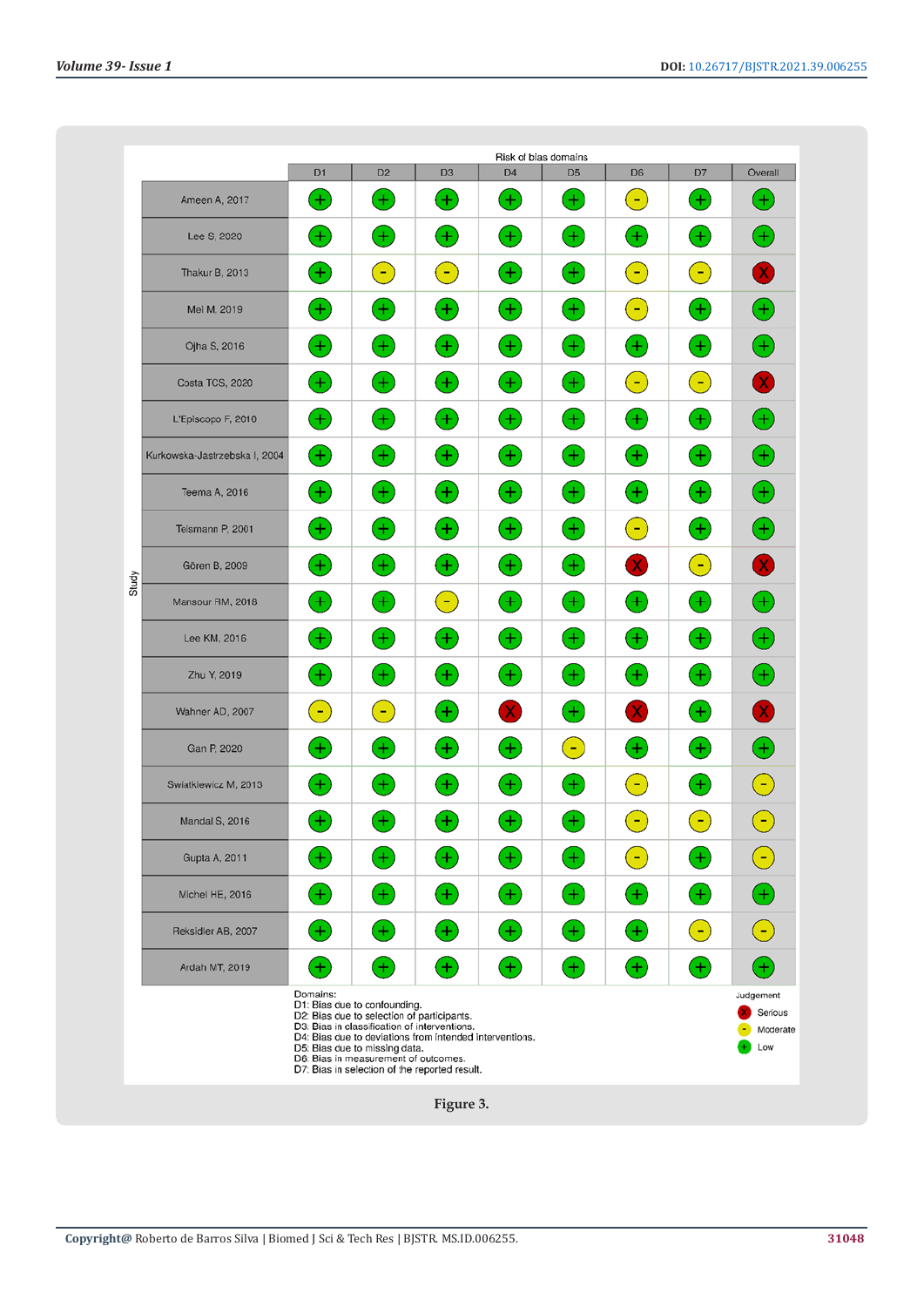**Table 2:** Characteristic of selected experimental clinical trials.

| Author/Year/Title                                                                                                                                                                                 | <b>Animals Studied</b>                                                                 | <b>Applied Drug and PD-Inducing Drugs</b>                                                  | <b>Results Related to the Animals Studied</b>                                                                                                                                                                                                                                                                                                                                                                                                                                              |
|---------------------------------------------------------------------------------------------------------------------------------------------------------------------------------------------------|----------------------------------------------------------------------------------------|--------------------------------------------------------------------------------------------|--------------------------------------------------------------------------------------------------------------------------------------------------------------------------------------------------------------------------------------------------------------------------------------------------------------------------------------------------------------------------------------------------------------------------------------------------------------------------------------------|
| Ameen A (2017) [5]<br>Anti-inflammatory and<br>neuroprotective activity of<br>boswellic acids inrotenone<br>Parkinsonian rats.                                                                    | Twenty-four adult male<br>albino rats (body weight<br>$120 - 146g$                     | <b>Boswellic Acid</b><br>Rotenone                                                          | Treatment with BAs improved motor function<br>and the pitch ratio of the hind limbs / pre-<br>vious limbs, the latency time in the rotarod<br>test was shorter. TNF-a striatal lower, higher<br>striatal dopamine, but lower IL-6, COX-2,<br>TNF- $\alpha$ and NFKB (Figure 6) compared to the<br>rotenone group. Treatment with high doses<br>of BAs produced a significant increase in the<br>percentage of TH-positive neurons in relation<br>to the rotenone group. (Neuroprotection). |
| Lee S (2020) [10]                                                                                                                                                                                 |                                                                                        | Ursinic Acid                                                                               |                                                                                                                                                                                                                                                                                                                                                                                                                                                                                            |
| Anti-inflammatory effects of<br>usnic acid in an MPTP-in-<br>duced mouse model of<br>Parkinson's disease.                                                                                         | Male mice C57BL / 6 (6<br>weeks old, 20-23g)                                           | MPTP (1-methyl-4-phenyl-1,2,3,6-tetra-<br>hydropyridine)                                   | Attenuation of motor dysfunction, protection<br>of dopaminergic neurons, suppression of<br>glial activation, inhibition of inflammatory<br>pathway signaling MPP+.                                                                                                                                                                                                                                                                                                                         |
| Thakur P (2013) [11]                                                                                                                                                                              |                                                                                        |                                                                                            |                                                                                                                                                                                                                                                                                                                                                                                                                                                                                            |
| Anti-inflammatory proper-<br>ties rather than anti-oxidant<br>capability is the major                                                                                                             | 40 Male SD Mice                                                                        | Sodium Salicylate (SS)                                                                     | Co-treatment with SS showed a significant<br>decrease in cataleptic behavior and move-<br>ment pathoization, in addition to preventing<br>the decline of locomotor activity. SS demon-<br>strated a reduction in cox-2 up-regulation,<br>prevented an increase in NF-kB, TNF-alpha,                                                                                                                                                                                                        |
| mechanism of neuroprotec-<br>tion by sodium salicylate in<br>a chronic rotenone model of<br>parkinson's disease.                                                                                  |                                                                                        | Rotenone                                                                                   | IL-1 and IL-6.                                                                                                                                                                                                                                                                                                                                                                                                                                                                             |
| Mei M (2019) [22]                                                                                                                                                                                 |                                                                                        | Dexrazoxan                                                                                 |                                                                                                                                                                                                                                                                                                                                                                                                                                                                                            |
| Antioxidant and anti-in-<br>flammatory effects of<br>dexrazoxane on dopaminer-<br>gic neuron degeneration in<br>rodent models of Parkin-<br>son's disease                                         | Male SD rats (180-220g)                                                                | 6-hydroxydopamine (6-OHDA) and<br>1-methyl-4-phenyl-1,2,3,6-tetrahydropy-<br>ridine (MPTP) | Dexrazoxane prevented the degeneration of<br>dopaminergic neurons, glial hyperactivation,<br>oxidative damage and endoplasmic stress of<br>the midbrain.                                                                                                                                                                                                                                                                                                                                   |
| Ojha S (2016) [17]                                                                                                                                                                                |                                                                                        |                                                                                            |                                                                                                                                                                                                                                                                                                                                                                                                                                                                                            |
| Antioxidant and anti-in-<br>flammatory effects of<br>dexrazoxane on dopaminer-<br>gic neuron degeneration in<br>rodent models of Parkin-<br>son's disease                                         | Male Wistar rats from six to<br>seven months of age (280-<br>300g                      | β-caryophyllene<br>Rotenone                                                                | Neuroprotection on dopaminergic neu-<br>rons, antioxidative enzymes SOD and CAT<br>increased and were activated. There was a<br>reduction in IL-1 $\beta$ , IL-6 and TNF- $\alpha$ , as well as<br>COX-2 and iNOS                                                                                                                                                                                                                                                                          |
| L Episcopo F (2010) [6]                                                                                                                                                                           |                                                                                        | HCT1026: [2-                                                                               |                                                                                                                                                                                                                                                                                                                                                                                                                                                                                            |
| Combining nitric oxide<br>release with anti-inflam-<br>matory activity preserves<br>nigrostriatal dopaminergic<br>innervation and prevents<br>motor impairment in a<br>1-methyl-4-phenyl-1,2,3,6- | Young adult (2-5 months of<br>age) and aging (9-11<br>months of age) male C57BL<br>/ 6 | fluoro-to-methyl (1,1'-biphenyl)-4-acetic-<br>4-(nitro oxi) butyl ester                    | HCT1026 was well tolerated, while flurbi-<br>profen promoted gastrointestinal effects.<br>HCT1026 inhibits MPTP-induced motor<br>deficiency. In addition, decrease slease loss of<br>the enzyme Tyrosine Hydroxylase, TH+ cells<br>and decreases glial activation.                                                                                                                                                                                                                         |
| tetrahydropyridine model<br>of Parkinson's disease                                                                                                                                                |                                                                                        | 1-methyl-4-phenyl-1,2,3,6tetrahydropyri-<br>dine (MPTP)                                    |                                                                                                                                                                                                                                                                                                                                                                                                                                                                                            |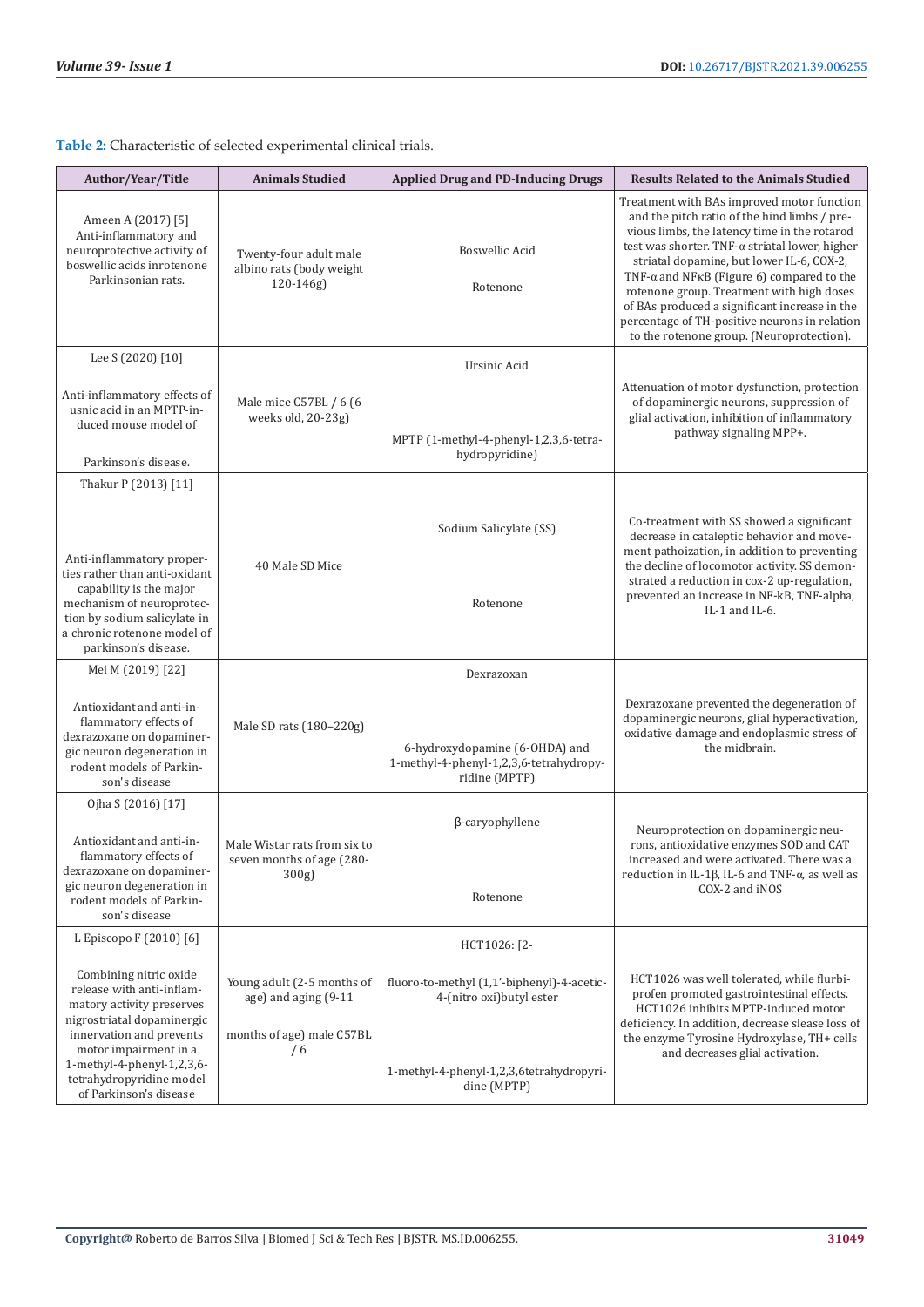| Kurkowska Jastrzebska I<br>$(2004)$ [26]<br>Dexamethasone protects<br>against dopaminergic neu-<br>rons damage in a<br>mouse model of Parkinson's<br>disease                                                           | Male mice C57Bl / 10, 8-10<br>months of age and 35-40g<br>of weight.  | Dexamethasone<br>1-methyl-4-phenyl-1,2,3,6tetrahydropyr-<br>idine (MPTP)                                                    | Dhimhasone promoted nigrostriatal neuro-<br>protection, suppression of glial inflammatory<br>function and regulation of IL-1 $\beta$ , IL-6, TNF- $\alpha$ ,<br>INF- $\gamma$ .                                                                  |  |
|------------------------------------------------------------------------------------------------------------------------------------------------------------------------------------------------------------------------|-----------------------------------------------------------------------|-----------------------------------------------------------------------------------------------------------------------------|--------------------------------------------------------------------------------------------------------------------------------------------------------------------------------------------------------------------------------------------------|--|
| Teismann P (2001) [8]<br>Inhibition of the Cyclooxy-<br>genase Isoenzymes COX-1<br>and COX-2 Provide Neuro-<br>protection in the MPTP-<br>Mouse Model of Parkinson's<br>Disease                                        | Mice C57BL / 6 adult males<br>weighing 23-25g about 3-4<br>months old | AAS and Meloxicam<br>1-methyl-4-phenyl-1,2,3,6tetrahydropyr-<br>idine (MPTP)                                                | Attenuation of the effect of MPTP to decrease<br>the leveis, besides when applied in high dos-<br>age AAS and meloxicam presented a complete<br>protection of the cells.                                                                         |  |
| Gören B (2009) [24]<br>Investigation of Neuropro-<br>tective Effects of Cyclo-<br>oxygenase Inhibitors in<br>the 6-Hydroxydopamine<br><b>Induced Rat Parkinson</b><br>Model                                            | Twenty-one female Wis-<br>tar-Albino rats (200-250g)                  | AAS and Meloxicam<br>6-hydroxydopamine (6-OHDA)                                                                             | Neuroprotection by AAS 1h after MPTP<br>administration.                                                                                                                                                                                          |  |
| Mansour RM (2018) [12]<br>Montelukast attenuates<br>rotenone-induced microg-<br>lial activation/p38 MAPK<br>expression in rats: Possible<br>role of its antioxidant,<br>anti-inflammatory and<br>antiapoptotic effects | Male Wistar rats weighing<br>200-250g                                 | Montelukast<br>Rotenone                                                                                                     | Montelukast improved the motor prejudge<br>promoted by rotenone, attenuated the in-<br>flammatory mediators IL-1 $\beta$ and TNF- $\alpha$ from<br>the NF-kB pathway.                                                                            |  |
| Lee KM (2016) [25]<br>Neuroprotective and An-<br>ti-Inflammatory Effects of<br>Morin in a Murine Model of<br>Parkinson's Disease                                                                                       | Male mice C57BL / 6 (6<br>weeks of age, weighing<br>$18 - 21g$        | Morina: 2-(2,4-dihydroxyphenyl)-<br>3,5,7-trihydroxychromen-4-one<br>1-methyl-4-phenyl1,2,3,6tetrahydropyri-<br>dine (MPTP) | Relief of motor dysfunction, neuroprotection<br>against MPTP preventing loss of dopaminer-<br>gic neurons, suppression of astroglia activa-<br>tion, TNF- $\alpha$ and MPP+. Reduces inflammation<br>and apoptosis from the regulation of NF-kB. |  |
| Mandal S (2015) [26]<br>Neuroprotective effect of<br>ibuprofen by intranasal<br>application of mucoadhe-<br>sive nano emulsion in MPTP<br>induced Parkinson model                                                      | Male mice C57BL / 6                                                   | Ibuprofen<br>1-methyl-4-phenyl1,2,3,6tetrahydropyri-<br>dine (MPTP)                                                         | Efficient neuroprotection of ibuprofen when<br>injected by intranasal mucoadhesive, lower-<br>ing of COXs. Improved muscle coordination.                                                                                                         |  |
| Swiatkiewicz M (2013) [20]<br>Potential neuroprotective<br>effect of ibuprofen, insights<br>from the mice model of<br>Parkinson's disease                                                                              | Male C57Bl mice of 12<br>months old                                   | Ibuprofen<br>1-methyl-4-phenyl1,2,3,6tetrahydropyri-<br>dine (MPTP)                                                         | Prevention of dopamine decline. Increased<br>dopaminergic turnover. Reduction of the<br>expression of a-synuclein. MPP+ drawdown.                                                                                                                |  |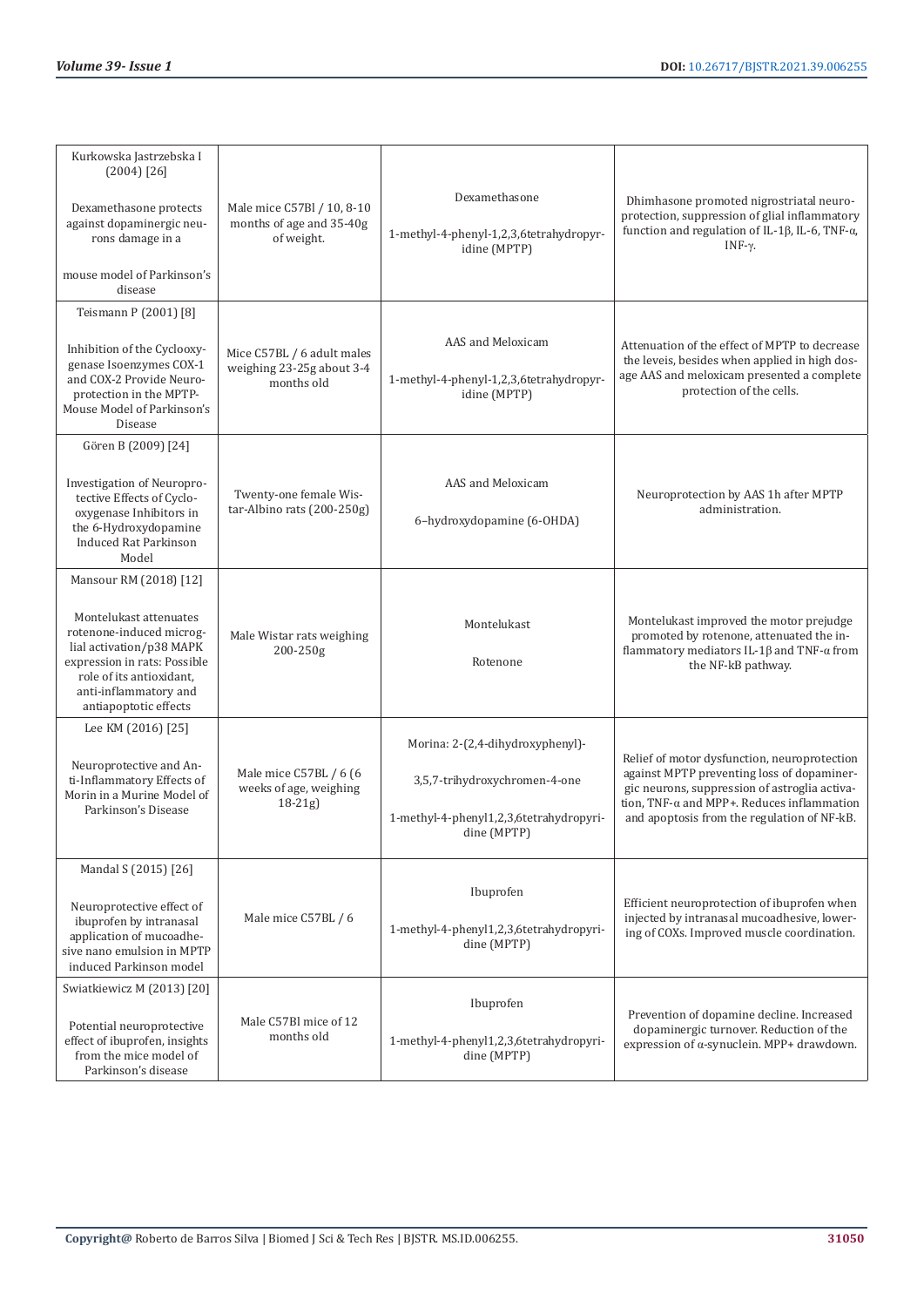| Costa TCS (2020) [19]<br>Combined<br>1-Deoxynojirimycin and<br><b>Ibuprofen Treatment</b><br>Decreases Microglial<br>Activation, Phagocytosis<br>and Dopaminergic<br>Degeneration in MPTP-<br>Treated Mice.                      | 160 adult male rats C57BL /<br>6 J (4 m.o.) for immunohis-<br>tochemical analysis and<br>80 adult male mice C57BL /<br>6 J (4 m.o.) for behavior and<br>molecular assays. | 1-deoxynojirimicin and ibuprofen<br>1-methyl-4-phenyl-1,2,3,6tetrahydropyr-<br>idine (MPTP) | Attenuation of parkinsonian behavior,<br>reduction of dopaminergic neuron (ND) loss,<br>prevention of interaction and activation of<br>microglia with DD.                                                                                                                                                          |
|----------------------------------------------------------------------------------------------------------------------------------------------------------------------------------------------------------------------------------|---------------------------------------------------------------------------------------------------------------------------------------------------------------------------|---------------------------------------------------------------------------------------------|--------------------------------------------------------------------------------------------------------------------------------------------------------------------------------------------------------------------------------------------------------------------------------------------------------------------|
| Teema A (2016) [7]<br>Ibuprofen or piroxicam<br>protects nigral neurons and<br>delays the development of<br>L-dopa induced dyskinesia<br>in rats with experimental<br>Parkinsonism: Influence on<br>angiogenesis                 | 90 female rats                                                                                                                                                            | Ibuprofen and Piroxicam<br>Rotenone                                                         | Ibuprofen and piroxicam improved ambula-<br>tion and immobility duration compared to<br>rats that used L-dopa, in addition to improve-<br>ment in locomotor tests. Leveis of striatal<br>dopamine have been improved under certain<br>circumstances. Percentage of high TH+ neu-<br>rons. Cox-2 and VEGF drawdown. |
| Zhu Y (2019) [9]<br>Neuroprotective effects of<br>Astilbin on MPTP-induced<br>Parkinson's disease mice:<br>Glial reaction, a-synuclein<br>expression and oxidative<br>stress                                                     | C57BL mice / 6 eight-week-<br>old males (18-22g)                                                                                                                          | Astilbin<br>1-methyl-4-phenyl1,2,3,6tetrahydropyri-<br>dine (MPTP)                          | Improvement of motor deficit. Reduction of<br>the loss of dopaminergic neurons. Reduc-<br>tion of th expression decrease. Decreases<br>activation of microglia. Inhibits expression of<br>$\alpha$ -synuclein                                                                                                      |
| Gan P (2020) [13]<br>Oxymatrine Attenuates<br>Dopaminergic<br>Neuronal Damage and Mi-<br>croglia-Mediated Neuroin-<br>flammation<br>Through Cathepsin D-De-<br>pendent HMGB1/TLR4/NF-<br>kB Pathway in Parkinson's<br>Disease    | Male mice C57BL / 6N<br>(20-24g, 8-10 weeks)                                                                                                                              | Oxymatrina<br>1-methyl-4-phenyl1,2,3,6tetrahydropyri-<br>dine (MPTP)                        | Relief of motor deficit and dopaminergic<br>neuronal damage, suppression of pro-inflam-<br>matory factors (TNF-a, IL-1b, IL-6 and NO).<br>Inhibition of the NF-kB pathway.                                                                                                                                         |
| Gupta A (2011) [14]<br>Targeting oxidative stress,<br>mitochondrial dysfunction<br>and neuroinflammatory<br>signaling by selective<br>cyclooxygenase (COX)-<br>2 inhibitors mitigates<br>MPTP-induced neurotoxici-<br>ty in mice | Male Lacquer Mice (25-30g)                                                                                                                                                | Valdecoxibe e NS-398<br>1-methyl-4-phenyl1,2,3,6tetrahydropyri-<br>dine (MPTP)              | Improvement of motor capacity, reduction of<br>catatonia, attenuation of oxidative damage,<br>inhibition of apoptosis and NF-kB via.                                                                                                                                                                               |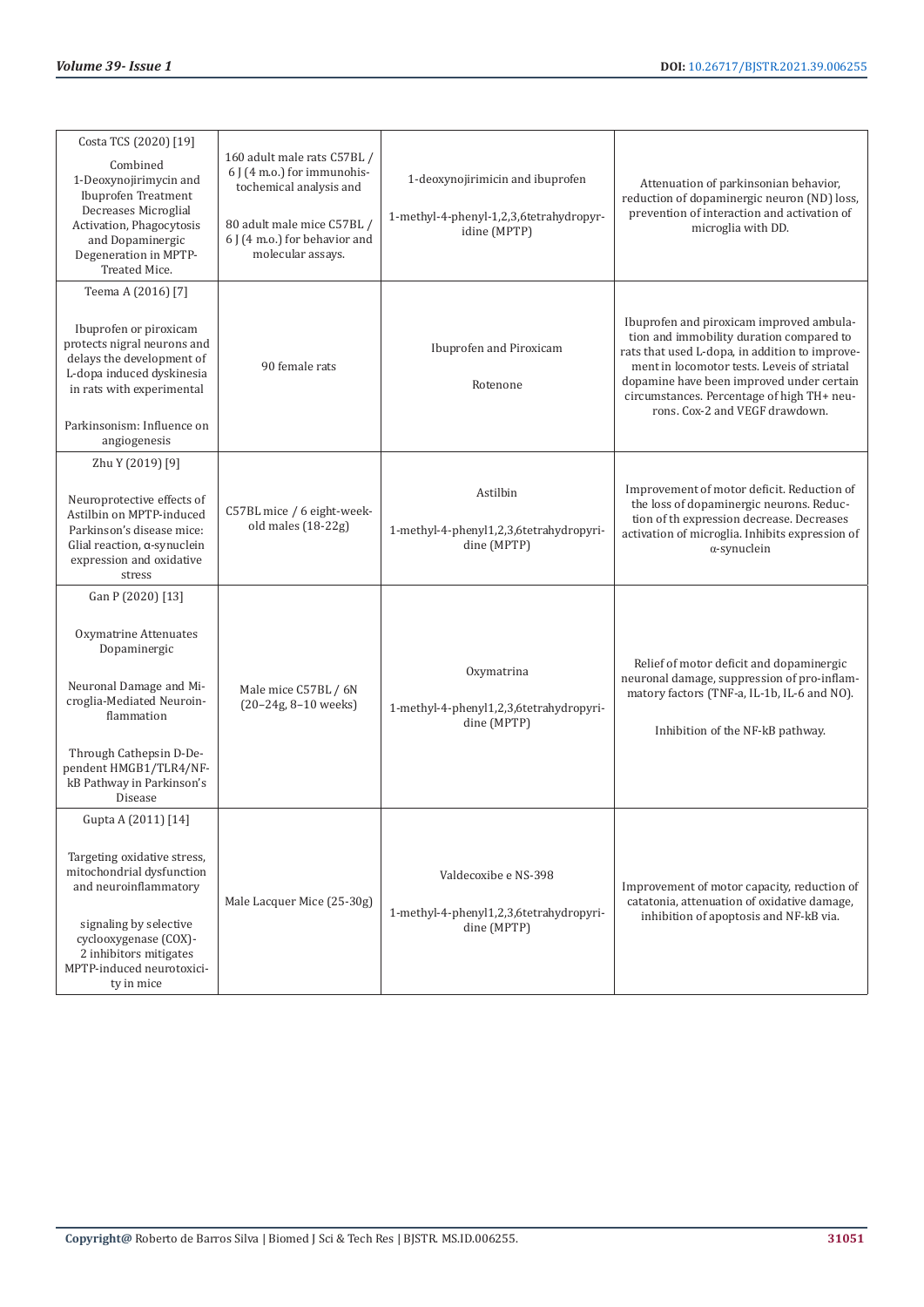| Michel HE (2016) [15]<br>Tetra methylpyrazine Ame-<br>liorates Rotenone-Induced<br>Parkinson's | Fifty-four male rats Spargue<br>dawley weighing 200-250 g       | Tetramethylpyrazine<br>Rotenona                                     | Reduction of hypokinesia, histological repair<br>in the midbrain. Increased striatal dopamine.                                                                                                                |
|------------------------------------------------------------------------------------------------|-----------------------------------------------------------------|---------------------------------------------------------------------|---------------------------------------------------------------------------------------------------------------------------------------------------------------------------------------------------------------|
| Disease in Rats: Involve-<br>ment of Its Anti-Inflamma-<br>tory and Anti-Apoptotic<br>Actions  |                                                                 |                                                                     | Prevention of apoptosis and oxidative stress.                                                                                                                                                                 |
| Reksidler AB (2007) [16]                                                                       |                                                                 |                                                                     |                                                                                                                                                                                                               |
| The COX-2 inhibitor pare-<br>coxib produces neuropro-<br>tective effects                       | Male Wistar rats weighing<br>280-320g                           | Parecoxib<br>1-methyl-4-phenyl1,2,3,6tetrahydropyri-<br>dine (MPTP) | Increased locomotion and reduced immobili-<br>zation time                                                                                                                                                     |
| in MPTP-lesioned rats                                                                          |                                                                 |                                                                     |                                                                                                                                                                                                               |
| Ardah MT (2019) [18]                                                                           |                                                                 | Timoquinona                                                         |                                                                                                                                                                                                               |
| Thymoquinone prevents<br>neurodegeneration against<br>MPTP in vivo and                         | Male mice C57BL / 6c aged<br>2-3 months (25-30g body<br>weight) |                                                                     | Neuroprotection for dopaminergic neurons,<br>increased antioxidative enzyme SOD. Reduc-<br>tion of pro-inflammatory cytokines (IL-1β, IL-<br>6, and TNF- $\alpha$ ). Demote of fibrillar $\alpha$ -synuclein. |
| modulates a-synuclein<br>aggregation in vitro                                                  |                                                                 | 1-methyl-4-phenyl1,2,3,6tetrahydropyri-<br>dine (MPTP)              |                                                                                                                                                                                                               |

# **Findings**

Twenty-one articles were analyzed, separated between two groups according to the drug used for pre-clinical study, antiparkinsonian drugs of anti-inflammatory nature and drugs properly anti-inflammatory drugs (IINES and corticosteroids). Improvement in motor function, decreased movement patriotization, increased levels of striatal dopamine, decreased interleukins and blockage of inflammatory pathways, such as those participating in MPP+ and COX-2, as well as increased and/or decreased loss of neurons armed with tyrosine hydroxylase (TH) enzyme, an important marker of neuroprotection, were identified.

# **Discussion**

In view of these findings, this systematic review demonstrated that there is an effective therapeutic relationship in the use of anti-inflammatory drugs in PD through findings such as, mainly, quantitative increase or decrease in the loss of tyrosine hydroxylase enzyme [5-9]and improvement of motor function or prevention of motor decline [5,10-16]. However, since these are experimental studies in animals where clinical failures are commonly recorded in this methodology, caution should be exercised in the face of these findings, even if it shows clinical relevance. In addition, the importance of the therapeutic look is emphasized, especially in pathophysiological terms elapsed by the articles, observing in most of them that this disease, which affects the nicrostriatal

region harboring the substantia nigra and quite rich in microglia, has the cumulative character of alpha synuclein in its altered form, which leads to the formation of a highly fibrillar aggregate by very little known pathways, thus, there is the beginning of a cascade of events that lead to the release of inflammatory toxic factors and a progressive dopaminergic neurodegeneration [17,18]. It is identified, therefore, that within this pathophysiological mechanism there is linked an inflammatory response, so there is a target to be investigated and possibly treated, demonstrating possible therapeutic purposes against PD.

In parallel, this review was able to investigate some other parameters found in experimental animal studies. Some motor tests showed improvement in the face of performance tests, applicability of previous training or open field observation, in addition, motor improvement of the forelimbs and later [5], significant decrease in cataleptic behavior [10], improvement of ambulation and immobilization time [7]and reduction of hypokinesia [15]. These results reinforce the hypothesis of a neuroinflammatory cause of Parkinson's and once again the application of anti-inflammatory drugs for a possible therapy. It can be observed that characteristics that are found in patients such as muscle stiffness, tremor at rest, bradykinesia and postural instability could be solved or attenuated by a drug with function, absorption and mechanisms similar to what were found in this review. Therefore, there is a vast ness of possibilities for anti-inflammatory pharmacological use, in which,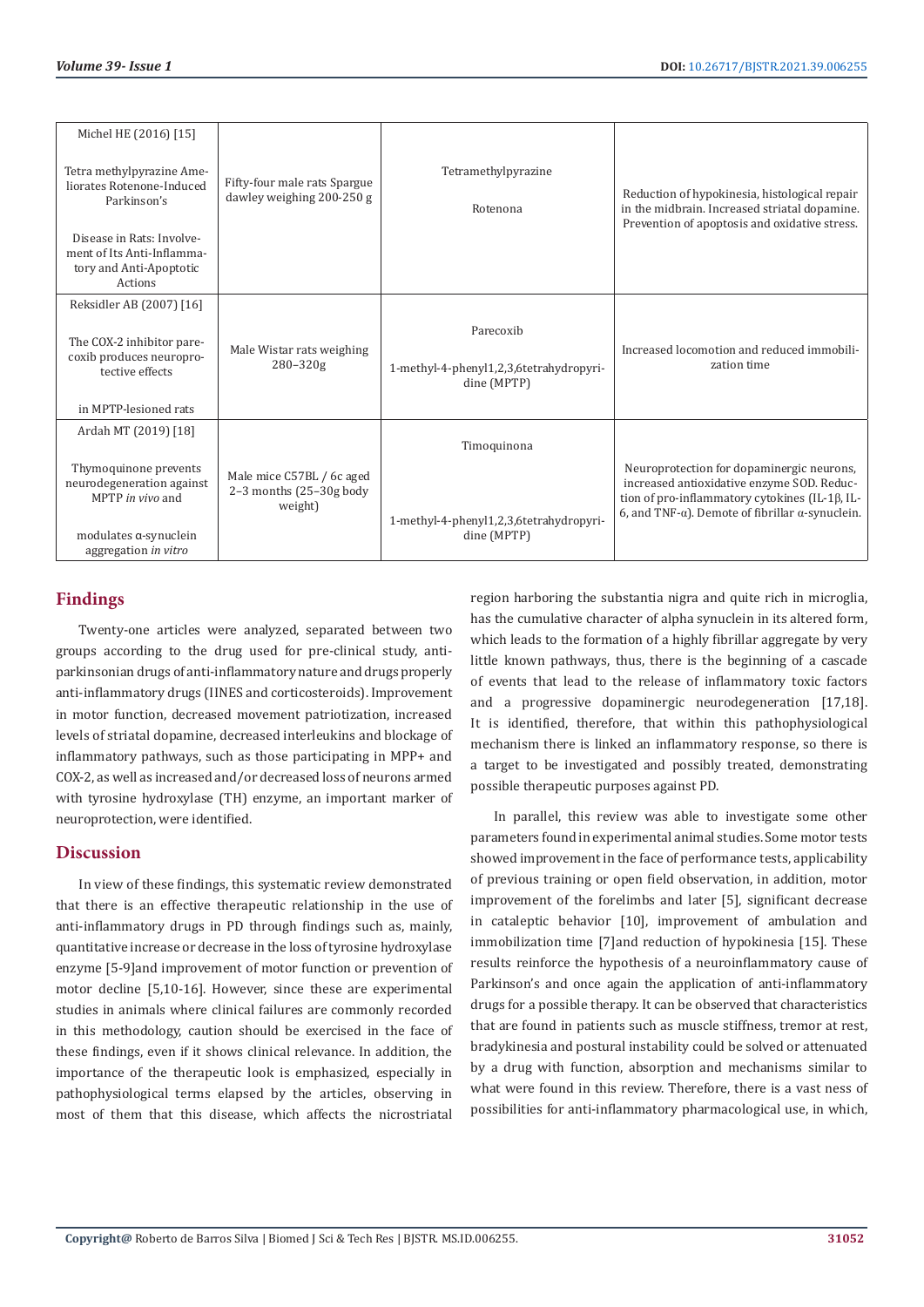however, there is still a need to weigh the pros and cons, the latter being something of changeable capacity within the pharmaceutical industry, in which with investments in research and advanced technology can be achieved a less deleterious profile to the body, such as raising blood pressure, interaction with anti-hypertensive drugs, reduction of renal perfusion and gastrointestinal symptoms [16].

Within this context, it was also possible to identify an increase, then neuroprotection from levels of dopamine, TH enzyme and dopaminergic neurons in some animals. These results can be explained by the fact that the neuroinflammatory process, in its characteristic of exponential cascading lesion of dopaminergic neurons [8,19], was blocked and there was no more decrease in degenerative character. All this was observed from immunohistochemical analyses of TH (Tyrosine Hydroxylase) levels, an enzyme involved in dopamine synthesis through a series of biochemical reactions that has the amino acid tyrosine as a precursor and a molecular marker of dopaminergic neurons, along with dopamine dosage [5-9,18,19]. Thus, it was demonstrated what can occur in a neural system previously healthy, but with microglia activated by the pathophysiology of PD, in this case by mimetic drugs of PD such as rotenone and 1-methyl-4-phenyl-1,2,3,6 tetrahydropyridine (MPTP). Thus, it is envisaged, once again, the use of these drugs or something more advanced both in patients already diagnosed and living with the disease chronically, as well as in patients at the beginning of diagnosis and mild clinical picture, promoting neuroprotection and, consequently, a greater defense and increased quality of life.

Some drugs in the studies acted directly on microglia and other inflammatory foci, some of them are very common, such as ibuprofen, meloxicam, piroxicam, AAS, Valdecoxib and Parecoxib (NHEMS, which act by inhibiting COX-2, prostaglandin and ultimately reducing cytokines), dimethazone (Corticosteroid that reduces the gene expression of pro-inflammatory cytokines). All of them obtained good results regarding the lowering of glial hyperactivation and intracellular inflammatory, in addition to stimulating the recovery and regeneration phase, avoiding in some cases the toxicity of MPTP [20], which shows that even having extensive knowledge and applicability of these drugs, they can still be key parts for the advancement of neural therapy in PD. Similarly, oxymatrine, an alkaloid compound found at the root of a Chinese herb (Sophora flavescent), promoted relief of motor deficits induced by MPTP and conferred significant neuroprotection, in addition to inhibiting the activation of microglia and exacerbated release of pro-inflammatory as cytokines [13]. This shows that within the vastness of drugs known and disseminated by the pharmaceutical industry, there are still a gigantic number of other substances that can be used in the treatment of this disease [20-27].

# **Conclusion**

Our study has concluded that there is a need for investment in quality, more robust, broad-spectrum preclinical studies, with minimal view to achieve the ideal pharmacological therapeutic for this target. Thus, it is necessary more clinic trials to confirm this relationship between an inflammatory profile and use of antiinflammatory drugs which possible therapeutic agents to treatment of PD.

### **References**

- 1. [Rocha EM, De Miranda B, Sanders LH \(2018\) Alpha-synuclein: Pathology,](https://pubmed.ncbi.nlm.nih.gov/28400134/) [mitochondrial dysfunction and neuroinflammation in Parkinson's](https://pubmed.ncbi.nlm.nih.gov/28400134/) [disease. Neurobiol Dis 109\(Pt B\): 249-257.](https://pubmed.ncbi.nlm.nih.gov/28400134/)
- 2. [Pan Montojo F, Schwarz M, Winkler C, Arnhold M, O'Sullivan GA, et al.](https://pubmed.ncbi.nlm.nih.gov/23205266/) [\(2012\) Environmental toxins trigger PD-like progression via increased](https://pubmed.ncbi.nlm.nih.gov/23205266/) [alpha-synuclein release from enteric neurons in mice. Scientific Reports](https://pubmed.ncbi.nlm.nih.gov/23205266/) [2: 898.](https://pubmed.ncbi.nlm.nih.gov/23205266/)
- 3. Caffeic T, Phenethyl A, Disease P, Foundation D, October F, et al. (2019) Effects of Caffeic Acid Phenethyl Ester (CAPE) on the turnover of connexins – does it affect alpha-synuclein accumulation in PD models?
- 4. [McGuinness LA, Higgins JPT \(2020\) Risk-of-bias VISualization \(robvis\):](https://onlinelibrary.wiley.com/doi/10.1002/jrsm.1411) [An R package and Shiny web app for visualizing risk-of-bias assessments.](https://onlinelibrary.wiley.com/doi/10.1002/jrsm.1411) [Res Syn Meth 12\(1\): 55-61.](https://onlinelibrary.wiley.com/doi/10.1002/jrsm.1411)
- 5. [Ameen AM, Elkazaz AY, Mohammad HMF, Barakat BM \(2017\) Anti](https://pubmed.ncbi.nlm.nih.gov/28249117/)[inflammatory and neuroprotective activity of boswellic acids in rotenone](https://pubmed.ncbi.nlm.nih.gov/28249117/) [parkinsonian rats. Can J Physiol Pharmacol 95\(7\): 819-829.](https://pubmed.ncbi.nlm.nih.gov/28249117/)
- 6. [L Episcopo F, Tirolo C, Caniglia S, Nunzio Testa, Pier A Serra, et al.](https://www.ncbi.nlm.nih.gov/pmc/articles/PMC3000390/) [\(2010\) Combining nitric oxide release with anti-inflammatory activity](https://www.ncbi.nlm.nih.gov/pmc/articles/PMC3000390/) [preserves nigrostriatal dopaminergic innervation and prevents motor](https://www.ncbi.nlm.nih.gov/pmc/articles/PMC3000390/) [impairment in a 1-methyl-4-phenyl-1,2,3,6-tetrahydropyridine model of](https://www.ncbi.nlm.nih.gov/pmc/articles/PMC3000390/) [Parkinson's disease. J Neuroinflammation 7: 83.](https://www.ncbi.nlm.nih.gov/pmc/articles/PMC3000390/)
- 7. [Teema AM, Zaitone SA, Moustafa YM \(2016\) Ibuprofen or piroxicam](https://pubmed.ncbi.nlm.nih.gov/27016022/) [protects nigral neurons and delays the development of l-dopa induced](https://pubmed.ncbi.nlm.nih.gov/27016022/) [dyskinesia in rats with experimental Parkinsonism: Influence on](https://pubmed.ncbi.nlm.nih.gov/27016022/) [angiogenesis. Neuropharmacology 107: 432-450.](https://pubmed.ncbi.nlm.nih.gov/27016022/)
- 8. [Teismann P, Ferger B \(2001\) Inhibition of the cyclooxygenase isoenzymes](https://pubmed.ncbi.nlm.nih.gov/11180504/) [COX-1 and COX-2 provide neuroprotection in the MPTP-mouse model of](https://pubmed.ncbi.nlm.nih.gov/11180504/) [Parkinson's disease. Synapse 39\(2\): 167-174.](https://pubmed.ncbi.nlm.nih.gov/11180504/)
- 9. [Ying-Li Zhu, Sun MF, Jia XB, Kun Cheng, Yi Da Xu, et al. \(2019\)](https://pubmed.ncbi.nlm.nih.gov/30419450/) [Neuroprotective effects of Astilbin on MPTP-induced Parkinson's](https://pubmed.ncbi.nlm.nih.gov/30419450/) disease mice: Glial reaction, α[-synuclein expression and oxidative stress.](https://pubmed.ncbi.nlm.nih.gov/30419450/) [Int Immunopharmacol 66: 19-27.](https://pubmed.ncbi.nlm.nih.gov/30419450/)
- 10. [Lee S, Lee Y, Ha S, Hae Young Chung, Hangun Kim, et al. \(2020\) Anti](https://pubmed.ncbi.nlm.nih.gov/31930999/)[inflammatory effects of usnic acid in an MPTP-induced mouse model of](https://pubmed.ncbi.nlm.nih.gov/31930999/) [Parkinson's disease. Brain Research 1730: 146642.](https://pubmed.ncbi.nlm.nih.gov/31930999/)
- 11. [Thakur P, Nehru B \(2013\) Anti-inflammatory properties rather than](https://pubmed.ncbi.nlm.nih.gov/23159314/) [anti-oxidant capability is the major mechanism of neuroprotection by](https://pubmed.ncbi.nlm.nih.gov/23159314/) [sodium salicylate in a chronic rotenone model of Parkinson's disease.](https://pubmed.ncbi.nlm.nih.gov/23159314/) [Neuroscience 231: 420-431.](https://pubmed.ncbi.nlm.nih.gov/23159314/)
- 12. [Mansour RM, Ahmed MAE, El-Sahar AE, El Sayed NS \(2018\) Montelukast](https://pubmed.ncbi.nlm.nih.gov/30222980/) [attenuates rotenone-induced microglial activation/p38 MAPK](https://pubmed.ncbi.nlm.nih.gov/30222980/) [expression in rats: Possible role of its antioxidant, anti-inflammatory](https://pubmed.ncbi.nlm.nih.gov/30222980/) [and antiapoptotic effects. Toxicol Appl Pharmacol 358: 76-85.](https://pubmed.ncbi.nlm.nih.gov/30222980/)
- 13. [Gan P, Ding L, Hang G, Qiaofang Xia, Zhimei Huang, et al. \(2020\)](https://www.ncbi.nlm.nih.gov/pmc/articles/PMC7264119/) [Oxymatrine Attenuates Dopaminergic Neuronal Damage and Microglia-](https://www.ncbi.nlm.nih.gov/pmc/articles/PMC7264119/)[Mediated Neuroinflammation Through Cathepsin D-Dependent](https://www.ncbi.nlm.nih.gov/pmc/articles/PMC7264119/)